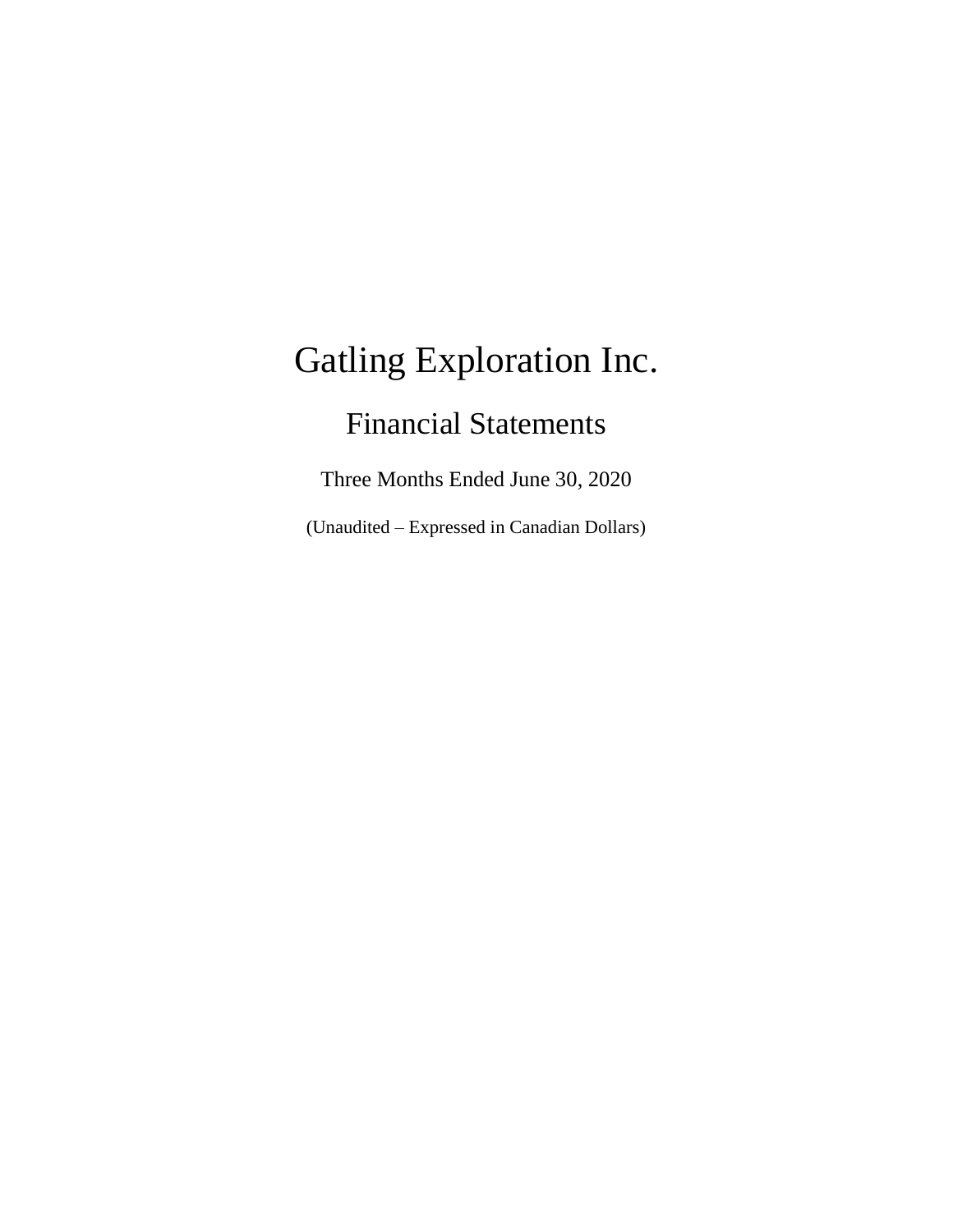Three Months Ended June 30, 2020

| <b>INDEX</b>                                                   | <b>Page</b> |
|----------------------------------------------------------------|-------------|
| <b>Condensed Interim Financial Statements</b>                  |             |
| Notice of No Auditor Review                                    |             |
| <b>Condensed Interim Statements of Financial Position</b>      | 1           |
| Condensed Interim Statements of Comprehensive Loss             | 2           |
| Condensed Interim Statements of Changes in Equity (Deficiency) | 3           |
| Condensed Interim Statements of Cash Flows                     | 4           |
| Notes to the Condensed Interim Financial Statements            | $5 - 17$    |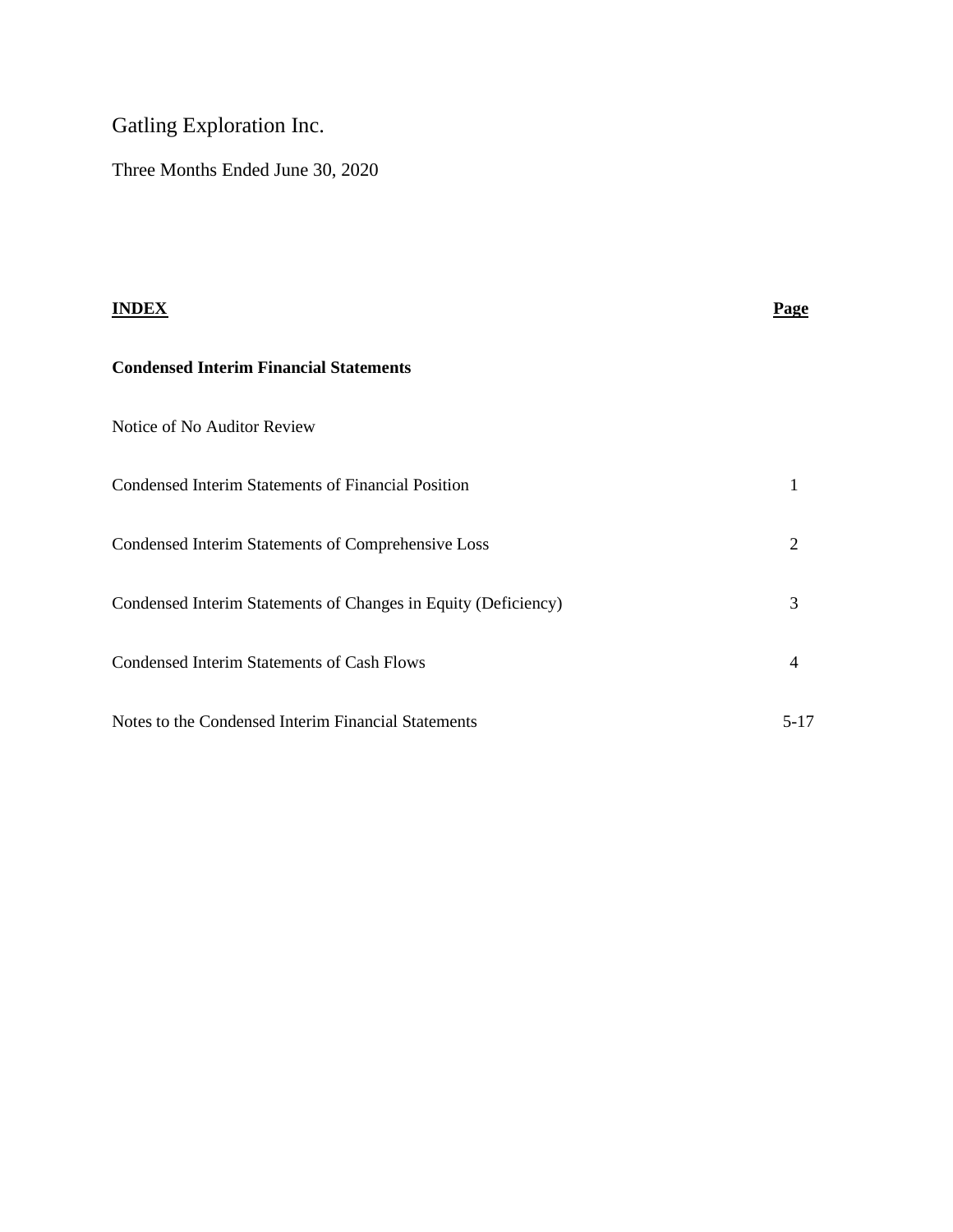#### **NOTICE OF NO AUDITOR REVIEW OF INTERIM FINANCIAL STATEMENTS**

Under National Instrument 51-102, Part 4, subsection 4.3(3) (a), if an auditor has not performed a review of the condensed interim financial statements, they must be accompanied by a notice indicating that the condensed interim financial statements have not been reviewed by an auditor.

The accompanying unaudited condensed interim financial statements of the Company have been prepared by and are the responsibility of the Company's management.

The Company's independent auditor has not performed a review of these condensed interim financial statements in accordance with standards established by the Chartered Professional Accountants of Canada for a review of condensed interim financial statements by an entity's auditor.

August 24, 2020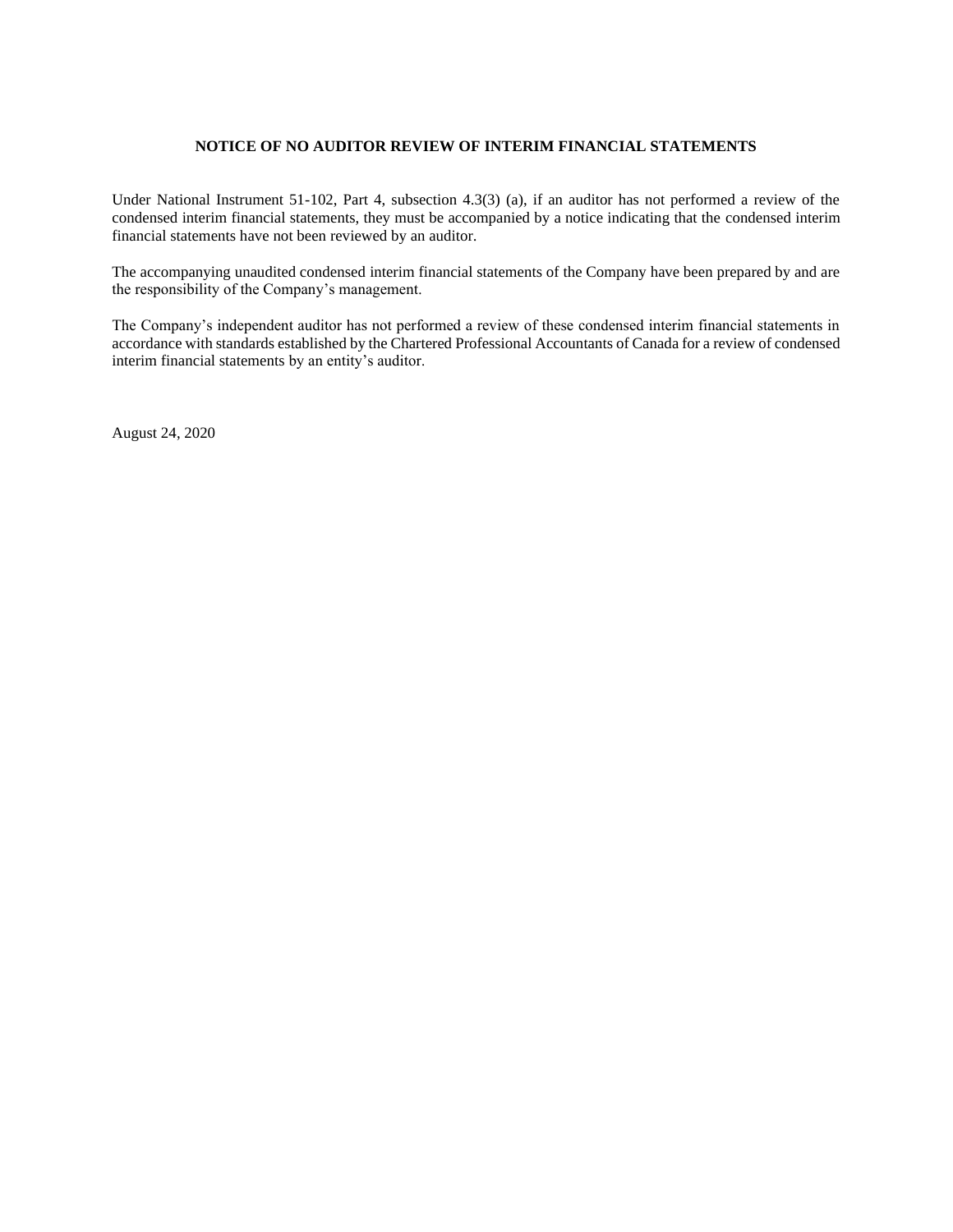### Condensed Interim Statements of Financial Position (Unaudited – Expressed in Canadian Dollars)

|                                                    | June 30, 2020 |              | March 31, 2020  |
|----------------------------------------------------|---------------|--------------|-----------------|
| <b>Assets</b>                                      |               |              |                 |
| <b>Current</b>                                     |               |              |                 |
| Cash and cash equivalents                          | $\mathbb{S}$  | 14,374       | \$<br>23,813    |
| Receivables (note 12)                              |               | 62,313       | 194,714         |
| Prepaid expenses (note 12)                         |               | 88,236       | 180,078         |
|                                                    |               | 164,923      | 398,605         |
| Non-current                                        |               |              |                 |
| Property, plant and equipment (note 7)             |               | 153,916      | 159,121         |
| Right-of-use asset (note 9)                        |               | 332,946      | 371,363         |
|                                                    | \$            | 651,785      | \$<br>929,089   |
| <b>Liabilities</b>                                 |               |              |                 |
| <b>Current</b>                                     |               |              |                 |
| Accounts payable and accrued liabilities (note 12) | \$            | 1,934,456    | \$<br>1,476,896 |
| Lease obligation – current portion (note $10$ )    |               | 152,049      | 146,468         |
|                                                    |               | 2,086,505    | 1,623,364       |
| Non-current                                        |               |              |                 |
| Lease obligation (note 10)                         |               | 211,298      | 251,567         |
|                                                    |               | 2,297,803    | 1,874,931       |
| <b>Shareholders' Deficiency</b>                    |               |              |                 |
| <b>Share Capital</b> (note 13)                     |               | 13,117,320   | 13,117,320      |
| <b>Share-based Payments Reserve (note 13)</b>      |               | 1,200,083    | 1,200,083       |
| <b>Deficit</b>                                     |               | (15,963,421) | (15,263,245)    |
|                                                    |               | (1,646,018)  | (945, 842)      |
|                                                    | \$            | 651,785      | \$<br>929,089   |
|                                                    |               |              |                 |

**Going Concern** (note 2) **Commitments** (note 15) **Subsequent Events** (note 16)

Approved on behalf of the Board:

| "Richard Boulay" | "Nav Dhaliwal" |
|------------------|----------------|
|                  |                |
| Richard Boulay   | Nav Dhaliwal   |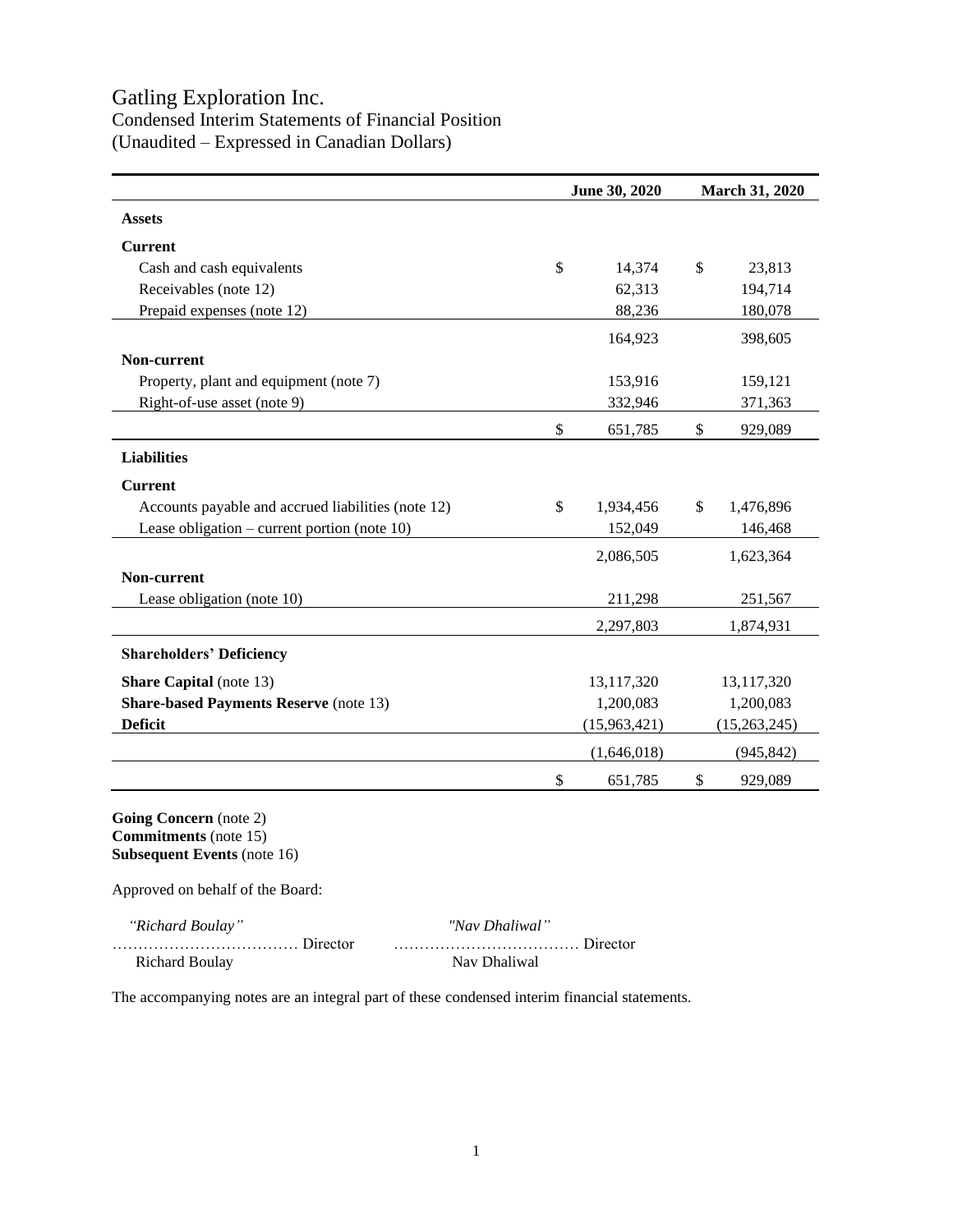### Condensed Interim Statements of Comprehensive Loss (Unaudited – Expressed in Canadian Dollars)

|                                                                             | <b>Three Months</b><br><b>Ended</b><br>June 30, 2020 | <b>Three Months</b><br><b>Ended</b><br>June 30, 2019 |             |  |
|-----------------------------------------------------------------------------|------------------------------------------------------|------------------------------------------------------|-------------|--|
| <b>Expenses</b>                                                             |                                                      |                                                      |             |  |
| Consulting fees (note 12)                                                   | \$<br>150,000                                        | \$                                                   | 133,418     |  |
| Depreciation (notes 7 and 9)                                                | 42,734                                               |                                                      | 38,542      |  |
| Exploration and evaluation expenditures (notes 7, 8 and 12)                 | 335,655                                              |                                                      | 1,474,108   |  |
| Foreign exchange                                                            | 2,595                                                |                                                      | 50          |  |
| Lease interest accretion (note 10)                                          | 11,138                                               |                                                      | 15,009      |  |
| Management fees (note 12)                                                   | 45,000                                               |                                                      | 45,000      |  |
| Office and general (note 12)                                                | 25,246                                               |                                                      | 48,909      |  |
| Professional fees (note 12)                                                 | 36,165                                               |                                                      | 52,259      |  |
| Rent (recovery) (note 12)                                                   | (10, 871)                                            |                                                      | 4,129       |  |
| Shareholder communications and investor relations                           | 58,646                                               |                                                      | 36,355      |  |
| Transfer agent and filings fees                                             | 1,553                                                |                                                      | 7,148       |  |
| Travel                                                                      | 2,315                                                |                                                      | 112,761     |  |
| <b>Loss Before Other Items</b>                                              | (700, 176)                                           |                                                      | (1,967,688) |  |
| <b>Other Items</b>                                                          |                                                      |                                                      |             |  |
| Other income                                                                |                                                      |                                                      | 118,046     |  |
| Interest income                                                             |                                                      |                                                      | 27,568      |  |
| Net Loss and Comprehensive Loss for the Period                              | \$<br>(700, 176)                                     | \$                                                   | (1,822,074) |  |
| <b>Basic and Diluted Loss Per Share</b>                                     | \$<br>(0.01)                                         | \$                                                   | (0.04)      |  |
| Weighted Average Number of Common Shares Outstanding - Basic<br>and Diluted | 47,681,340                                           |                                                      | 47,190,071  |  |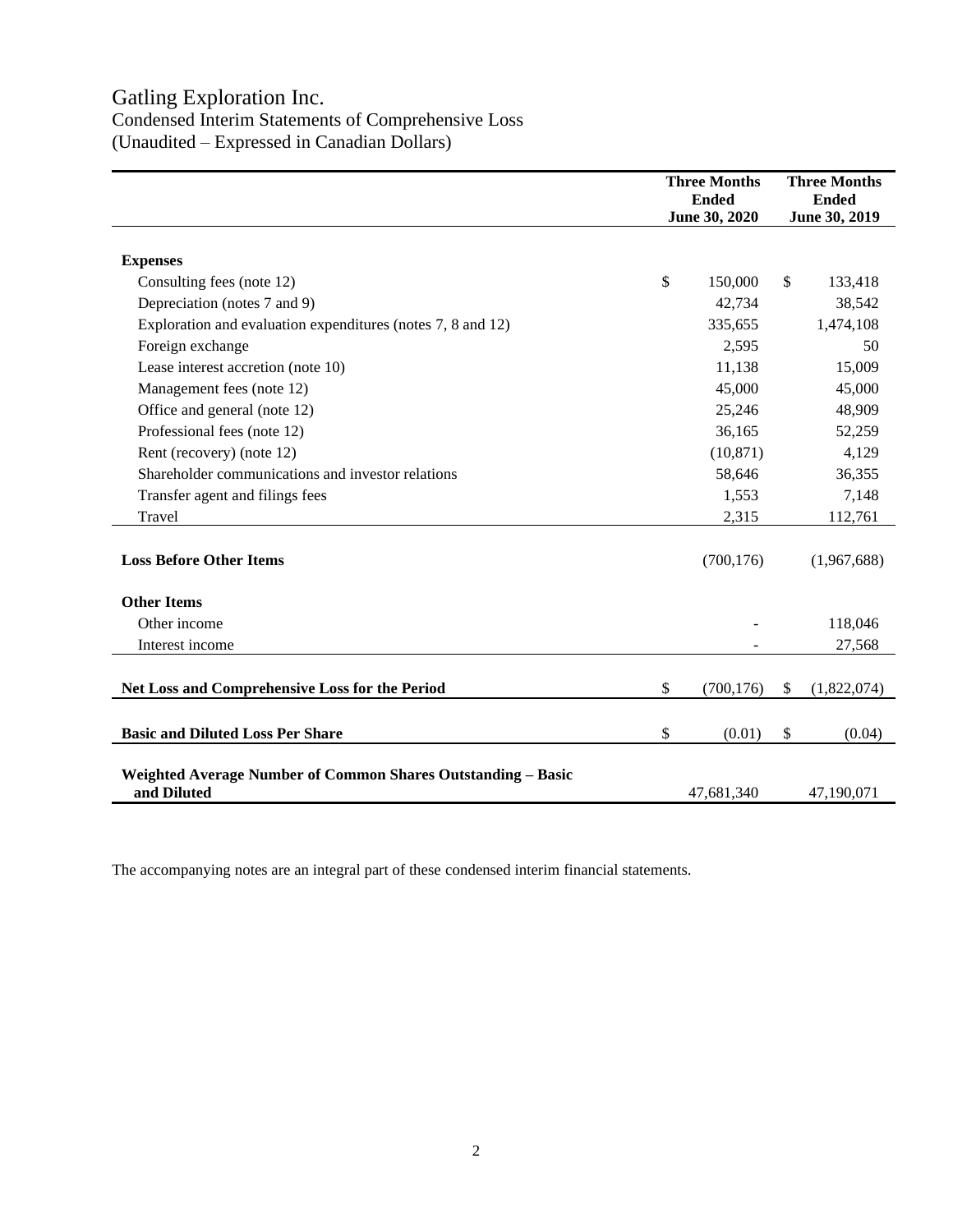### Gatling Exploration Inc. Condensed Interim Statements of Changes in Equity (Deficiency) (Unaudited – Expressed in Canadian Dollars)

|                                                                                |                            | <b>Share Capital</b> |    |                                                         |                    |                 |
|--------------------------------------------------------------------------------|----------------------------|----------------------|----|---------------------------------------------------------|--------------------|-----------------|
|                                                                                | Number of<br><b>Shares</b> | <b>Share Capital</b> |    | <b>Share-based</b><br><b>Payments</b><br><b>Reserve</b> | <b>Deficit</b>     | <b>Total</b>    |
| <b>Balance, March 31, 2019</b><br>Shares issued for exploration and evaluation | 45,670,840                 | \$<br>12,378,787     | S. | 1,213,212                                               | \$<br>(5,468,786)  | \$<br>8,123,213 |
| expenditures (note 8)                                                          | 1,750,000                  | 595,000              |    |                                                         |                    | 595,000         |
| Net loss and comprehensive loss for period                                     |                            |                      |    |                                                         | (1,822,074)        | (1,822,074)     |
|                                                                                |                            |                      |    |                                                         |                    |                 |
| <b>Balance, June 30, 2019</b>                                                  | 47,420,840                 | 12,973,787           |    | 1,213,212                                               | (7,290,860)        | 6,896,139       |
| Stock options granted                                                          |                            |                      |    | 176,204                                                 |                    | 176,204         |
| Shares issued on exercise of stock options                                     | 260,500                    | 72,705               |    |                                                         |                    | 72,705          |
| Transfer of stock option fair value on exercise                                |                            | 70,828               |    | (70, 828)                                               |                    |                 |
| Transfer of stock option fair value on expiry                                  |                            |                      |    | (118,505)                                               | 118,505            |                 |
| Net loss and comprehensive loss for period                                     |                            |                      |    |                                                         | (8,090,890)        | (8,090,890)     |
|                                                                                |                            |                      |    |                                                         |                    |                 |
| <b>Balance, March 31, 2020</b>                                                 | 47,681,340                 | 13,117,320           |    | 1,200,083                                               | (15,263,245)       | (945, 842)      |
| Net loss and comprehensive loss for period                                     |                            |                      |    |                                                         | (700, 176)         | (700, 176)      |
| <b>Balance, June 30, 2020</b>                                                  | 47,681,340                 | \$<br>13,117,320     |    | 1,200,083                                               | \$<br>(15,963,421) | (1,646,018)     |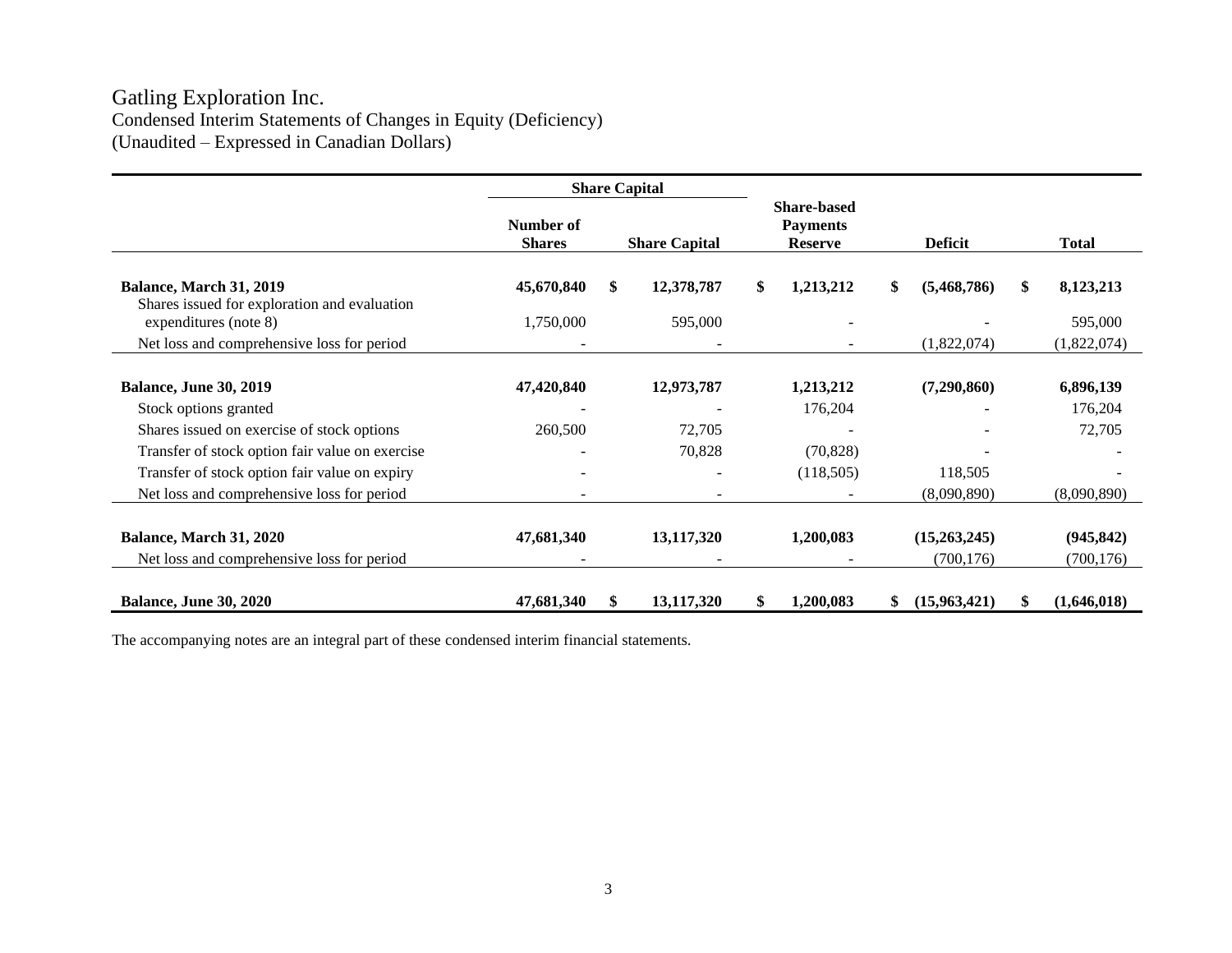# Condensed Interim Statements of Cash Flows

(Unaudited – Expressed in Canadian Dollars)

|                                                            | <b>Three Months</b><br><b>Ended</b> |    | <b>Three Months</b><br><b>Ended</b> |  |  |
|------------------------------------------------------------|-------------------------------------|----|-------------------------------------|--|--|
|                                                            | June 30, 2020                       |    | June 30, 2019                       |  |  |
| <b>Operating Activities</b>                                |                                     |    |                                     |  |  |
| Net loss for the period                                    | \$<br>(700, 176)                    | \$ | (1,822,074)                         |  |  |
| Items not involving cash                                   |                                     |    |                                     |  |  |
| Depreciation                                               | 43,622                              |    | 38,542                              |  |  |
| Shares issued for exploration and evaluation expenditures  |                                     |    | 595,000                             |  |  |
| Lease interest accretion (recovery)                        | (344)                               |    | 15,009                              |  |  |
| Other income                                               |                                     |    | (118,046)                           |  |  |
| Changes in non-cash working capital                        |                                     |    |                                     |  |  |
| Receivables                                                | 132,401                             |    | (138, 471)                          |  |  |
| Prepaid expenses                                           | 91,842                              |    | (251,968)                           |  |  |
| Accounts payable and accrued liabilities                   | 457,560                             |    | 179,892                             |  |  |
| <b>Cash Provided By (Used) in Operating Activities</b>     | 24,905                              |    | (1,502,116)                         |  |  |
| <b>Investing Activity</b>                                  |                                     |    |                                     |  |  |
| Purchase of equipment                                      |                                     |    | (549)                               |  |  |
| <b>Cash Used in Investing Activity</b>                     |                                     |    | (549)                               |  |  |
| <b>Financing Activity</b>                                  |                                     |    |                                     |  |  |
| Repayments of lease obligation                             | (34, 344)                           |    | (44, 694)                           |  |  |
| <b>Cash Used in Financing Activity</b>                     | (34, 344)                           |    | (44, 694)                           |  |  |
| <b>Outflow of Cash and Cash Equivalents</b>                | (9, 439)                            |    | (1,547,359)                         |  |  |
| <b>Cash and Cash Equivalents, Beginning of Period</b>      | 23,813                              |    | 8,003,294                           |  |  |
| <b>Cash and Cash Equivalents, End of Period</b>            | \$<br>14,374                        | \$ | 6,455,935                           |  |  |
| <b>Cash and Cash Equivalents</b>                           |                                     |    |                                     |  |  |
| Cash                                                       | \$<br>14,374                        | \$ | 206,952                             |  |  |
| Term deposits                                              |                                     |    | 6,248,983                           |  |  |
|                                                            | \$<br>14,374                        | \$ | 6,455,935                           |  |  |
| <b>Supplemental Disclosure with Respect to Cash Flows</b>  |                                     |    |                                     |  |  |
| Income tax paid                                            | \$                                  | \$ |                                     |  |  |
| Interest received                                          | \$<br>$\overline{a}$                | \$ | 27,568                              |  |  |
| Interest paid                                              | \$<br>11,482                        | \$ | 10,105                              |  |  |
| Non-cash financing activities                              |                                     |    |                                     |  |  |
| Fair value of shares issued for exploration and evaluation | \$                                  | \$ | 595,000                             |  |  |
| Fair value of stock options exercised                      | \$                                  | \$ |                                     |  |  |
| Capitalization of right-of-use asset and lease obligation  | \$                                  | \$ | 525,030                             |  |  |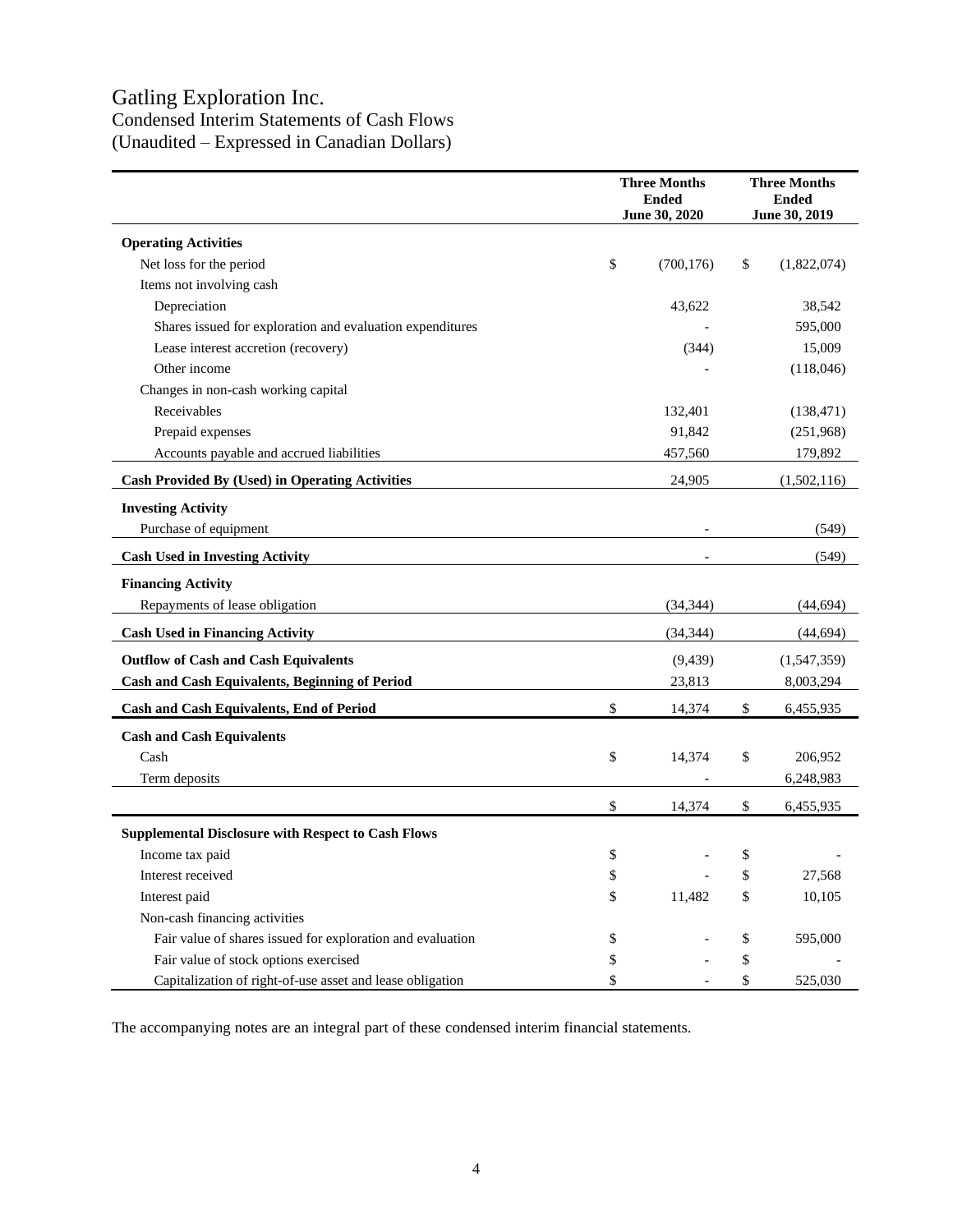#### **1. NATURE OF OPERATIONS AND CONTINUANCE OF OPERATIONS**

Gatling Exploration Inc. (the "Company") is an exploration stage company incorporated on August 2, 2018, under the laws of the province of British Columbia, Canada. Its principal business activity is the acquisition, exploration and evaluation of mineral properties located in the province of Ontario, Canada. The Company's common shares are traded on the TSX Venture Exchange under the symbol "GTR". The Company's shares also trade on the OTC Exchange in the United States under the symbol "GATGF". The Company's head office and principal business address is 1680 – 200 Burrard Street, Vancouver, British Columbia, Canada, V6C 3L6. The Company's registered and records office is 400 – 725 Granville Street, Vancouver, British Columbia, Canada, V7Y 1G5.

#### **2. GOING CONCERN**

These condensed interim financial statements have been prepared on the basis of accounting principles applicable to a going concern, which assumes that the Company will continue in operation for the foreseeable future and will be able to realize its assets and discharge its liabilities in the normal course of operations.

The Company has incurred a loss during the three months ended June 30, 2020 of \$700,176 (2019 - \$1,822,074) and as at June 30, 2020 has a deficit of \$15,963,421 (March 31, 2020 - \$15,263,245), has limited resources, no sources of operating cash flow and no assurances that sufficient funding will be available to continue operations for an extended period of time. The Company is in the exploration stage, and accordingly, has not yet commenced revenue-producing operations. These material uncertainties may cast significant doubt upon the Company's ability to continue as a going concern.

The application of the going concern concept is dependent upon the Company's ability to satisfy its liabilities as they become due and to obtain the necessary financing to complete the exploration and development of its mineral property interests, the attainment of profitable mining operations or the receipt of proceeds from the disposition of its mineral property interests. There can be no assurance that management will obtain the necessary financing in the future.

If the going concern assumption were not appropriate for these condensed interim financial statements then adjustments may be necessary in the carrying values of assets and liabilities, the reported expenses and the statement of financial position classifications used. Such adjustments could be material.

In March 2020, there was a global outbreak of coronavirus (COVID-19). The actual and threatened spread of the virus globally has had a material adverse effect on the global economy and, specifically, the regional economies in which the Company operates. The pandemic could continue to have a negative impact on the stock market, including trading prices of the Company's shares and its ability to raise new capital. These factors, among others, could have a significant impact on the Company's operations.

#### **3. BASIS OF PREPARATION**

a) Statement of compliance

The condensed interim financial statements of the Company have been prepared in accordance with International Accounting Standard 34 *Interim Financial Reporting*.

The condensed interim financial statements of the Company should be read in conjunction with the Company's March 31, 2020 audited financial statements, which have been prepared in accordance with International Financial Reporting Standards ("IFRS"), as issued by the International Accounting Standards Board.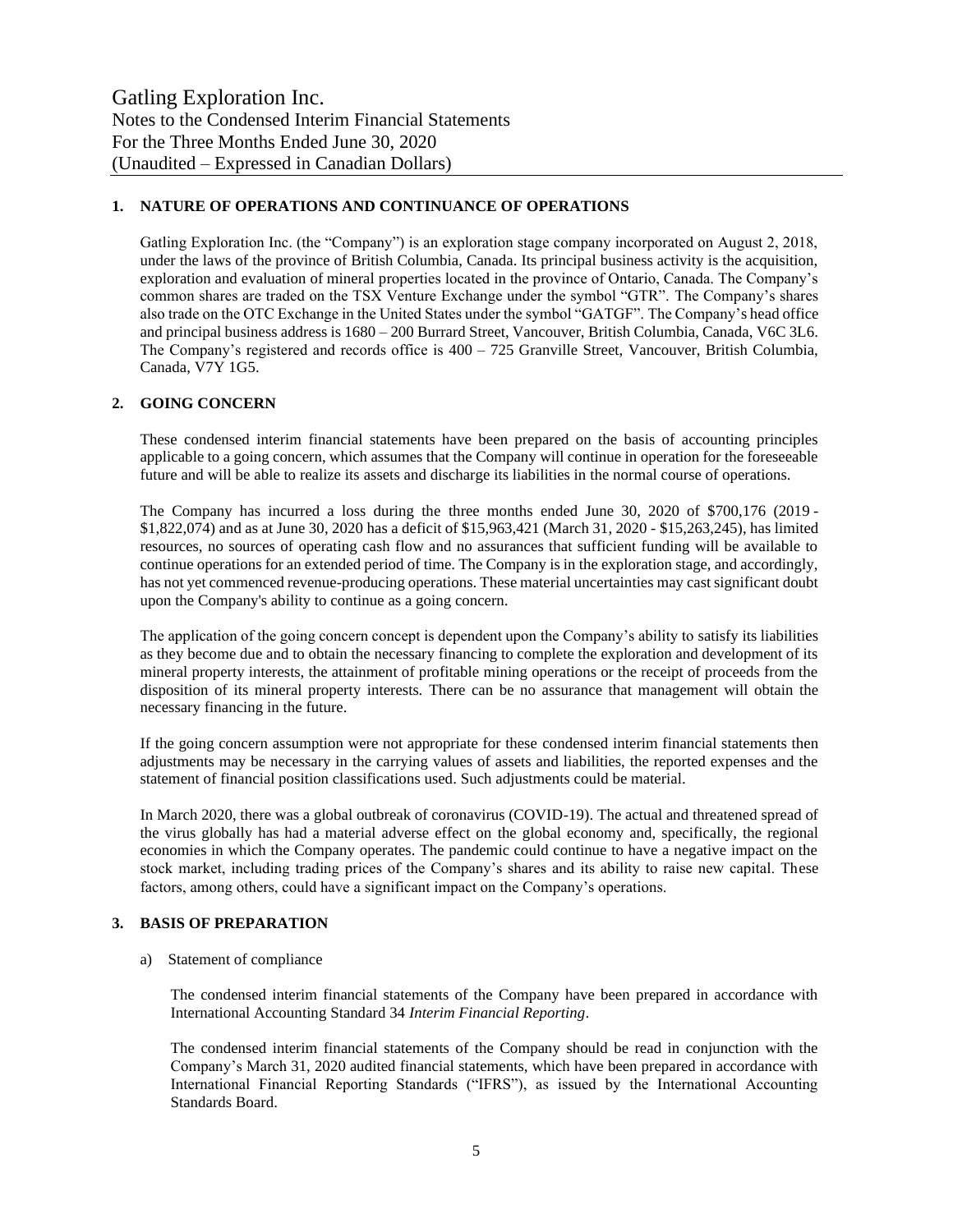#### **3. BASIS OF PRESENTATION** (Continued)

#### a) Statement of compliance (continued)

These condensed interim financial statements were reviewed by the Audit Committee and approved and authorized for issue by the Board of Directors on August 24, 2020.

#### b) Basis of measurement

These condensed interim financial statements have been prepared under the historical cost basis, except for certain financial instruments, which are measured at fair value, as explained in the significant accounting policies (note 4). These condensed interim financial statements have been prepared under the accrual basis of accounting, except for cash flow information.

#### **4. SIGNIFICANT ACCOUNTING POLICIES**

The condensed interim financial statements have been prepared, for all periods presented, following the same accounting policies and methods of computation as described in note 4 to the audited financial statements for the year ended March 31, 2020.

#### **5. CRITICAL ACCOUNTING ESTIMATES AND JUDGMENTS**

The Company makes estimates and assumptions about the future that affect the reported amounts of assets and liabilities. Estimates and judgments are continually evaluated based on historical experience and other factors, including expectations of future events that are believed to be reasonable under the circumstances. In the future, actual experience may differ from these estimates and assumptions.

The effect of a change in an accounting estimate is recognized prospectively by including it in comprehensive income (loss) in the year of the change, if the change affects that year only, or in the year of the change and future years, if the change affects both.

#### *Critical judgments in applying accounting policies*

Information about critical judgments in applying accounting policies that have the most significant risk of causing material adjustment to the carrying amounts of assets and liabilities recognized in the financial statements within the next fiscal year are discussed below.

a) Title to mineral property interests

Although the Company has taken steps to verify title to mineral properties in which it has an interest, these procedures do not guarantee the Company's title. Such properties may be subject to prior agreements or transfers and title may be affected by undetected defects.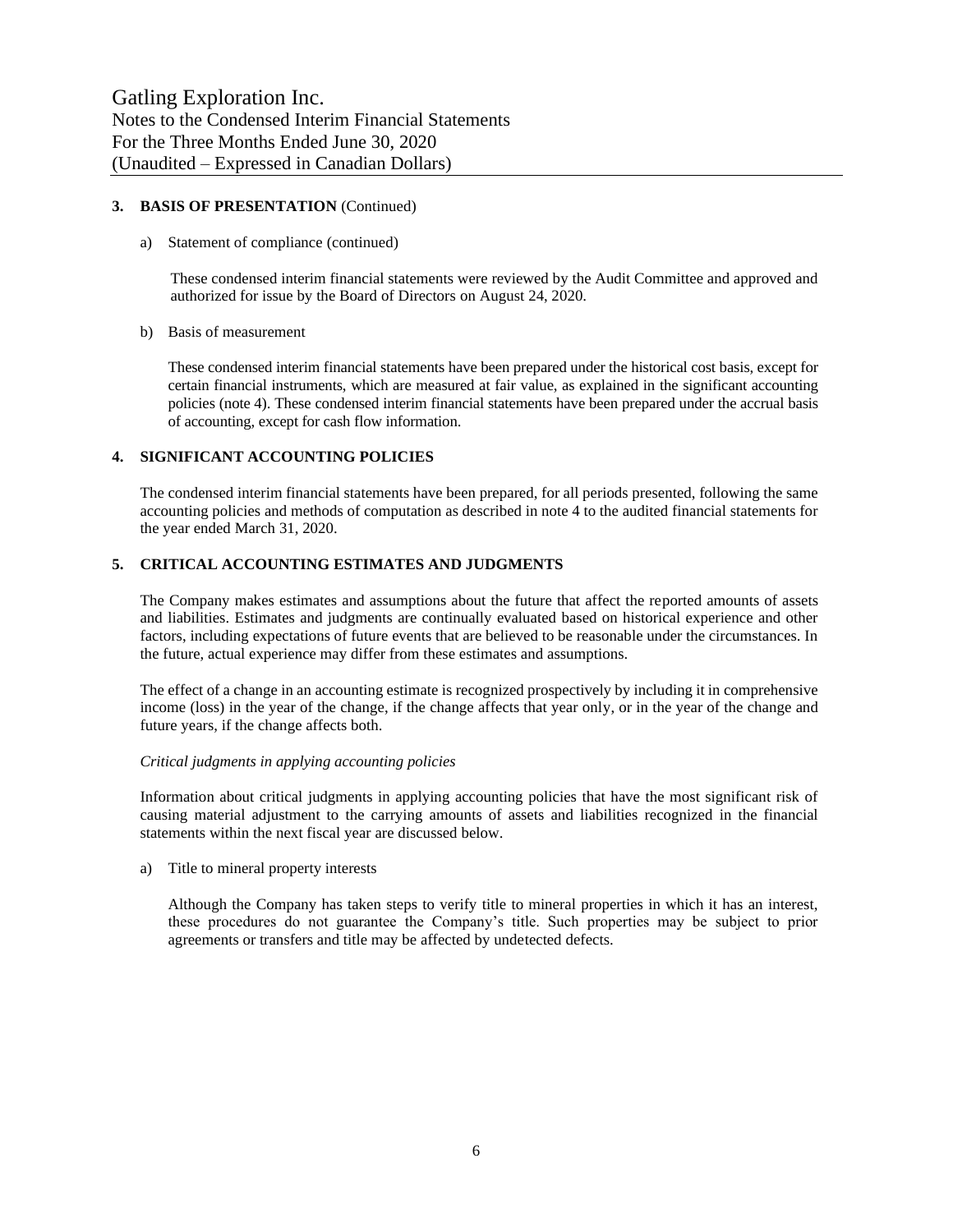#### **5. CRITICAL ACCOUNTING ESTIMATES AND JUDGMENTS** (Continued)

#### b) Income taxes

Significant judgment is required in determining the provision for income taxes. There are many transactions and calculations undertaken during the ordinary course of business for which the ultimate tax determination is uncertain. The Company recognizes liabilities and contingencies for anticipated tax audit issues based on the Company's current understanding of the tax law. For matters where it is probable that an adjustment will be made, the Company records its best estimate of the tax liability, including the related interest and penalties in the current tax provision. Management believes they have adequately provided for the probable outcome of these matters; however, the final outcome may result in a materially different outcome than the amount included in the tax liabilities.

In addition, the Company recognizes deferred tax assets relating to tax losses carried forward to the extent that it is probable that taxable profit will be available against which a deductible temporary difference can be utilized. This is deemed to be the case when there are sufficient taxable temporary differences relating to the same taxation authority and the same taxable entity that are expected to reverse in the same year as the expected reversal of the deductible temporary difference, or in years into which a tax loss arising from the deferred tax asset can be carried back or forward. However, utilization of the tax losses also depends on the ability of the taxable entity to satisfy certain tests at the time the losses are recouped.

c) Going concern risk assessment

The Company's ability to continue its operations and to realize its assets at their carrying values is dependent upon its ability to fund its existing acquisition and exploration commitments on its exploration and evaluation projects when they come due, which would cease to exist if the Company decides to terminate its commitments, and to cover its operating costs. The Company may be able to generate working capital to fund its operations by the sale of its exploration and evaluation assets or raising additional capital through equity markets. However, there is no assurance it will be able to raise funds in the future. These condensed interim financial statements do not give effect to any adjustments required to realize its assets and discharge its liabilities in other than the normal course of business and at amounts different from those reflected in the accompanying condensed interim financial statements.

#### *Key sources of estimation uncertainty*

The following are key assumptions concerning the future and other key sources of estimation uncertainty that have a significant risk of resulting in material adjustments to the financial statements.

#### a) Decommissioning liabilities

Rehabilitation provisions have been created based on the Company's internal estimates. Assumptions, based on the current economic environment, have been made that management believes are a reasonable basis upon which to estimate the future liability. These estimates take into account any material changes to the assumptions that occur when reviewed regularly by management. Estimates are reviewed annually and are based on current regulatory requirements. Significant changes in estimates of contamination, restoration standards and techniques will result in changes to provisions from year to year. Actual rehabilitation costs will ultimately depend on future market prices for the rehabilitation costs, which will reflect the market condition at the time the rehabilitation costs are actually incurred.

The final cost of the currently recognized rehabilitation provisions may be higher or lower than currently provided for. As at June 30, 2020, the Company has no known rehabilitation requirements, and accordingly, no provision has been made.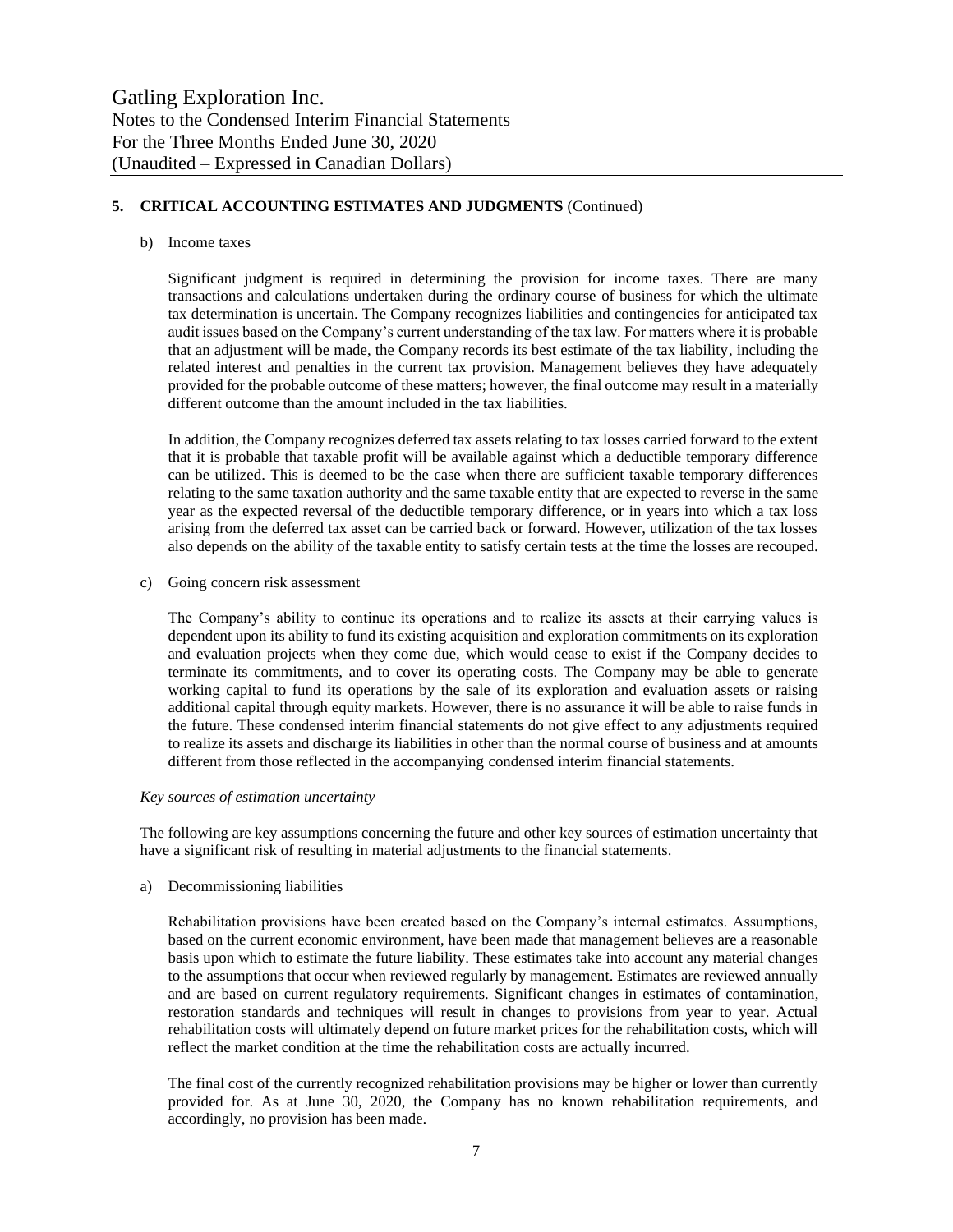#### **5. CRITICAL ACCOUNTING ESTIMATES AND JUDGMENTS** (Continued)

b) Fair value of stock options granted

The Company uses the Black-Scholes option pricing model to value the stock options granted during the year. The Black-Scholes model was developed for use in estimating the fair value of traded options that have no vesting restrictions and are fully transferable. The model requires management to make estimates that are subjective and may not be representative of actual results. Changes in assumptions can materially affect estimates of fair values.

c) Leases

Lease obligations that are recognized at June 30, 2020 have been estimated using a 12% discount rate based on the cost of borrowing for debt instruments of comparable termsfor companies with a comparable investment grade to the Company. This rate represents the rate that the Company would incur to obtain the funds necessary to purchase an asset of a similar value, with similar payment terms and security in a similar economic environment.

#### **6. FINANCIAL INSTRUMENTS**

Financial instruments are agreements between two parties that result in promises to pay or receive cash or equity instruments. The Company classifies its financial instruments as follows: cash and cash equivalents are classified as fair value through profit or loss; receivables, as amortized cost; and accounts payable and accrued liabilities and lease obligation, as amortized cost. The carrying values of these instruments approximate their fair values due to their short term to maturity.

The following table sets forth the Company's financial assets measured at fair value by level within the fair value hierarchy:

| <b>June 30, 2020</b>      | <b>Level 1</b> | Level 2                        | Level 3                  | <b>Total</b> |
|---------------------------|----------------|--------------------------------|--------------------------|--------------|
| Cash and cash equivalents | 14.374<br>S    | S<br>$\overline{\phantom{a}}$  | $\overline{\phantom{0}}$ | 14.374       |
|                           |                |                                |                          |              |
| <b>March 31, 2020</b>     | <b>Level 1</b> | Level 2                        | Total<br>Level 3         |              |
| Cash and cash equivalents | 23.813         | \$<br>$\overline{\phantom{a}}$ | $\overline{\phantom{0}}$ | 23.813       |

The Company has exposure to the following risks from its use of financial instruments:

- Credit risk;
- Liquidity risk; and
- Market risk.
- a) Credit risk

Credit risk is the risk that one party to a financial instrument will cause a financial loss for the other party by failing to discharge an obligation. The Company manages credit risk, in respect of cash and cash equivalents, by placing at major Canadian financial institutions. The Company has minimal credit risk. Of the receivables balance, \$58,113 (March 31, 2020 - \$178,964) is owing from the Canada Revenue Agency.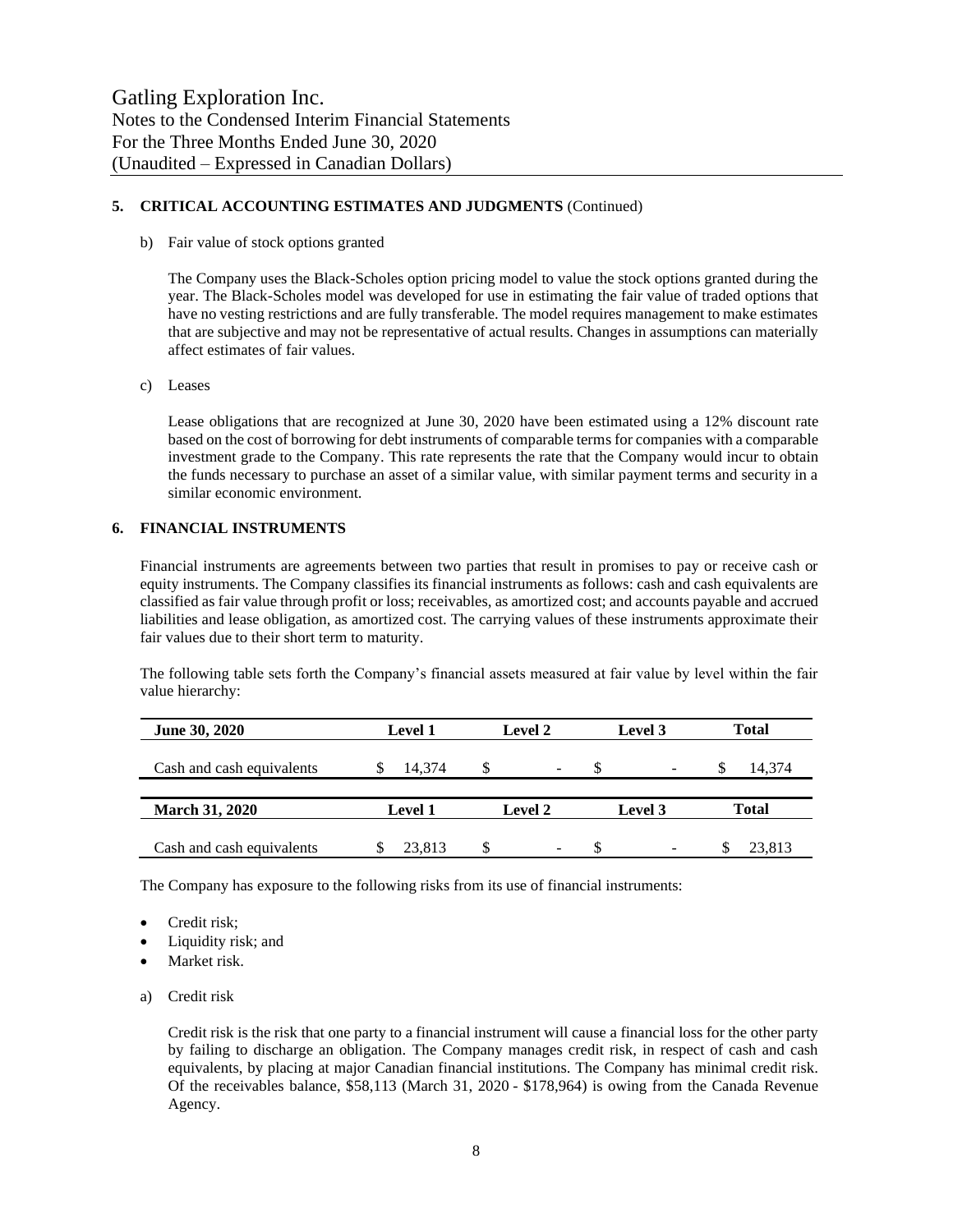#### **6. FINANCIAL INSTRUMENTS** (Continued)

b) Liquidity risk

Liquidity risk is the risk that the Company will not be able to meet its financial obligations as they fall due. The Company's approach to managing liquidity is to ensure, as far as possible, that it will always have sufficient liquid funds to meet its liabilities when due, under both normal and stressed conditions, without incurring unacceptable losses or risking damage to the Company's reputation. The contractual financial liabilities of the Company as of June 30, 2020 equal \$2,297,803 (March 31, 2020 - \$1,874,931); \$1,946,134 (March 31, 2020 - \$1,623,364) of the liabilities presented as accounts payable and lease obligation – current portion are due within one month of the reporting date.

c) Market risk

Market risk is the risk that changes in market prices, such as foreign exchange rates and interest rates, will affect the Company's income or the value of its holdings of financial instruments. The objective of market risk management is to manage and control market risk exposures within acceptable parameters, while optimizing the return on capital.

- *i) Currency risk –* The Company has no funds held in a foreign currency and only a small amount of its accounts payable and accrued liabilities is denominated in US dollars. A fluctuation in the exchanges rates between the Canadian and US dollars of 10% would result in a nominal change to the Company's accounts payable and accrued liabilities and foreign exchange gain or loss. The Company does not use any techniques to mitigate currency risk.
- *ii) Interest rate risk –* Interest rate risk is the risk that future cash flows will fluctuate as a result of changes in market interest rates. Interest earned on cash and cash equivalents is at nominal interest rates, and therefore, the Company does not consider interest rate risk to be significant. The Company has no interest-bearing financial liabilities.
- *iii) Other price risk –* Other price risk is the risk that the fair value or future cash flows of a financial instrument will fluctuate due to changes in market prices, other than those arising from interest rate risk. The Company is not exposed to significant other price risk.
- d) Capital management

The Company considers its capital to be comprised of shareholders' equity.

The Company manages the capital structure and makes adjustments to it in light of changes in economic conditions and the risk characteristics of the underlying assets. To maintain or adjust the capital structure, the Company may attempt to issue new shares. Although the Company has been successful at raising funds in the past through the issuance of share capital, it is uncertain whether it will continue this method of financing due to the current difficult market conditions.

In order to facilitate the management of its capital requirements, the Company prepares expenditure budgets that are updated as necessary depending on various factors, including successful capital deployment and general industry conditions.

Management reviews the capital structure on a regular basis to ensure that the above objectives are met. There have been no changes to the Company's approach to capital management during the three months ended June 30, 2020. The Company is not subject to externally imposed capital requirements.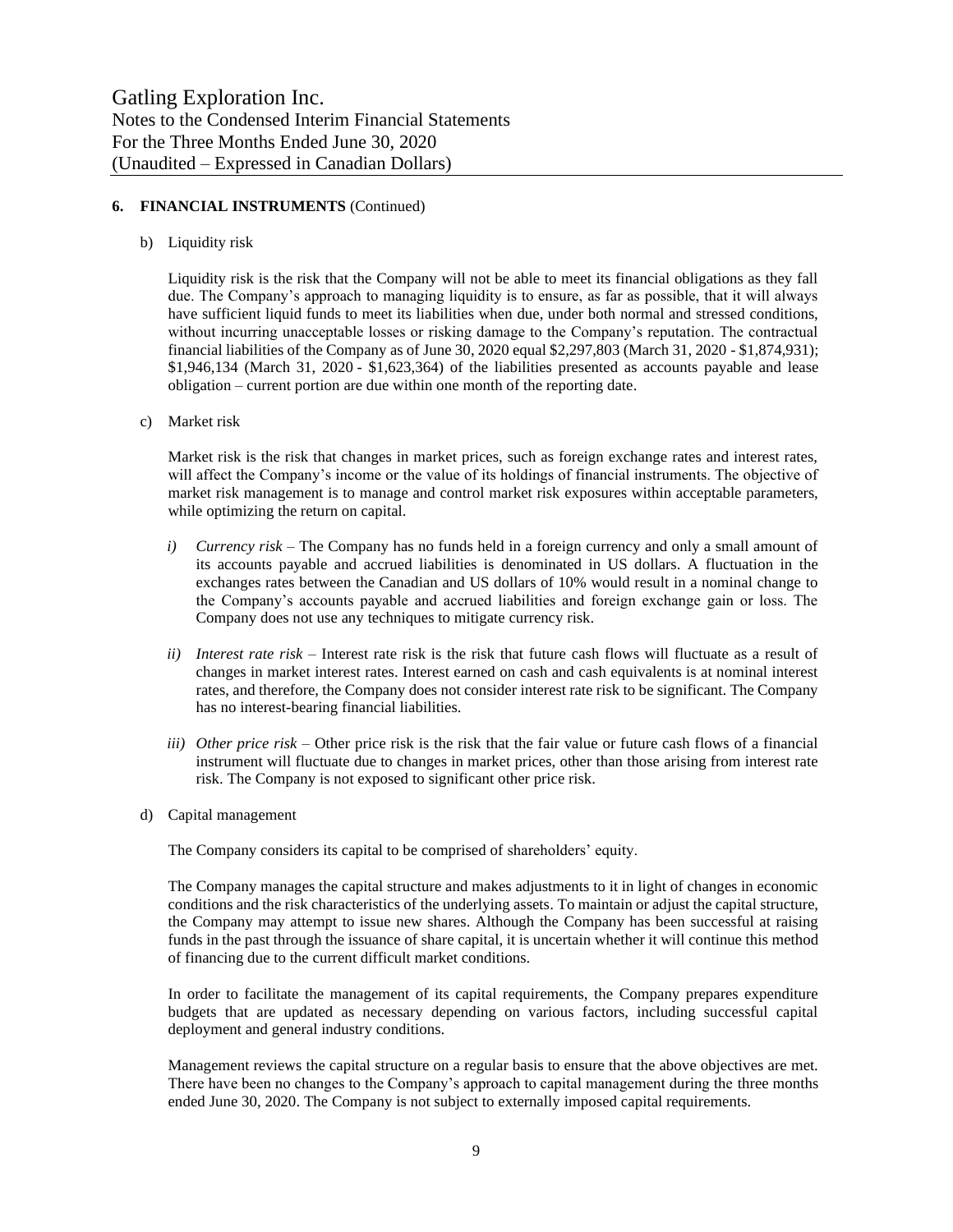|                                              | Camp and<br><b>Infrastructure</b> |     | Computer<br>Equipment |               | Equipment | Leasehold<br><b>Improvements</b> |               | <b>Total</b> |
|----------------------------------------------|-----------------------------------|-----|-----------------------|---------------|-----------|----------------------------------|---------------|--------------|
| Cost                                         |                                   |     |                       |               |           |                                  |               |              |
| Balance, March 31, 2019                      | \$                                | \$  |                       | \$            | 497       | \$                               | \$            | 497          |
| Additions                                    | 106,604                           |     | 25,920                |               | 23,554    | 21,923                           |               | 178,001      |
| Balance, March 31, 2020 and<br>June 30, 2020 | \$<br>106,604                     | \$  | 25,920                | \$            | 24,051    | \$<br>21,923                     | \$            | 178,498      |
| <b>Depreciation</b>                          |                                   |     |                       |               |           |                                  |               |              |
| Balance, March 31, 2019                      | \$                                | \$  |                       | $\mathcal{S}$ | 50        | \$                               | $\mathsf{\$}$ | 50           |
| Depreciation*                                | 6,216                             |     | 3,888                 |               | 2,803     | 6,420                            |               | 19,327       |
| Balance, March 31, 2020                      | 6,216                             |     | 3,888                 |               | 2,853     | 6,420                            |               | 19,377       |
| Depreciation*                                | 888                               |     | 1,652                 |               | 1,060     | 1,605                            |               | 5,205        |
| Balance, June 30, 2020                       | \$<br>7,104                       | \$  | 5,540                 | \$            | 3,913     | \$<br>8,025                      | \$            | 24,582       |
| Net book value,<br>March 31, 2020            | \$<br>100,388                     | \$  | 22,032                | \$            | 21,198    | \$<br>15,503                     | \$            | 159,121      |
| Net book value.<br>June 30, 2020             | \$<br>99,500                      | \$. | 20,380                | <sup>\$</sup> | 20,138    | \$<br>13,898                     | \$.           | 153,916      |

#### **7. PROPERTY, PLANT AND EQUIPMENT**

Camp and infrastructure depreciation is included in exploration and evaluation expenditures

#### **8. EXPLORATION AND EVALUATION EXPENDITURES**

#### *Larder Lake Project*

On September 24, 2018, as part of a plan of arrangement, the Company received a 100% interest in the Larder Lake Project, located in Ontario. A portion of the project includes a 1.5% net smelter return royalty ("NSR"), of which 1% may be repurchased by the Company for \$750,000. The plan of arrangement was deemed to be a purchase of an asset. As such, IFRS 2 *Share-based Payments* was used to determine fair value of the assets acquired. As the fair value of the assets given up to acquire the assets was more readily available, the Company valued the acquisition using the fair value of shares issued of \$0.28 per share. On September 24, 2018, the fair value of the assets acquired and liabilities assumed were as follows:

|                                                                                     | Amount      |
|-------------------------------------------------------------------------------------|-------------|
| Consideration provided (fair value of 33,426,512 common shares at \$0.28 per share) | 9.359.423   |
| Allocated to net assets acquired:                                                   |             |
| Cash transferred to Company                                                         | (7,000,000) |
| Fair value of Larder Lake Project acquired                                          | (2,359,423) |
|                                                                                     |             |

Fair value of \$2,359,423 was allocated to the project and expensed for the period as exploration and evaluation costs.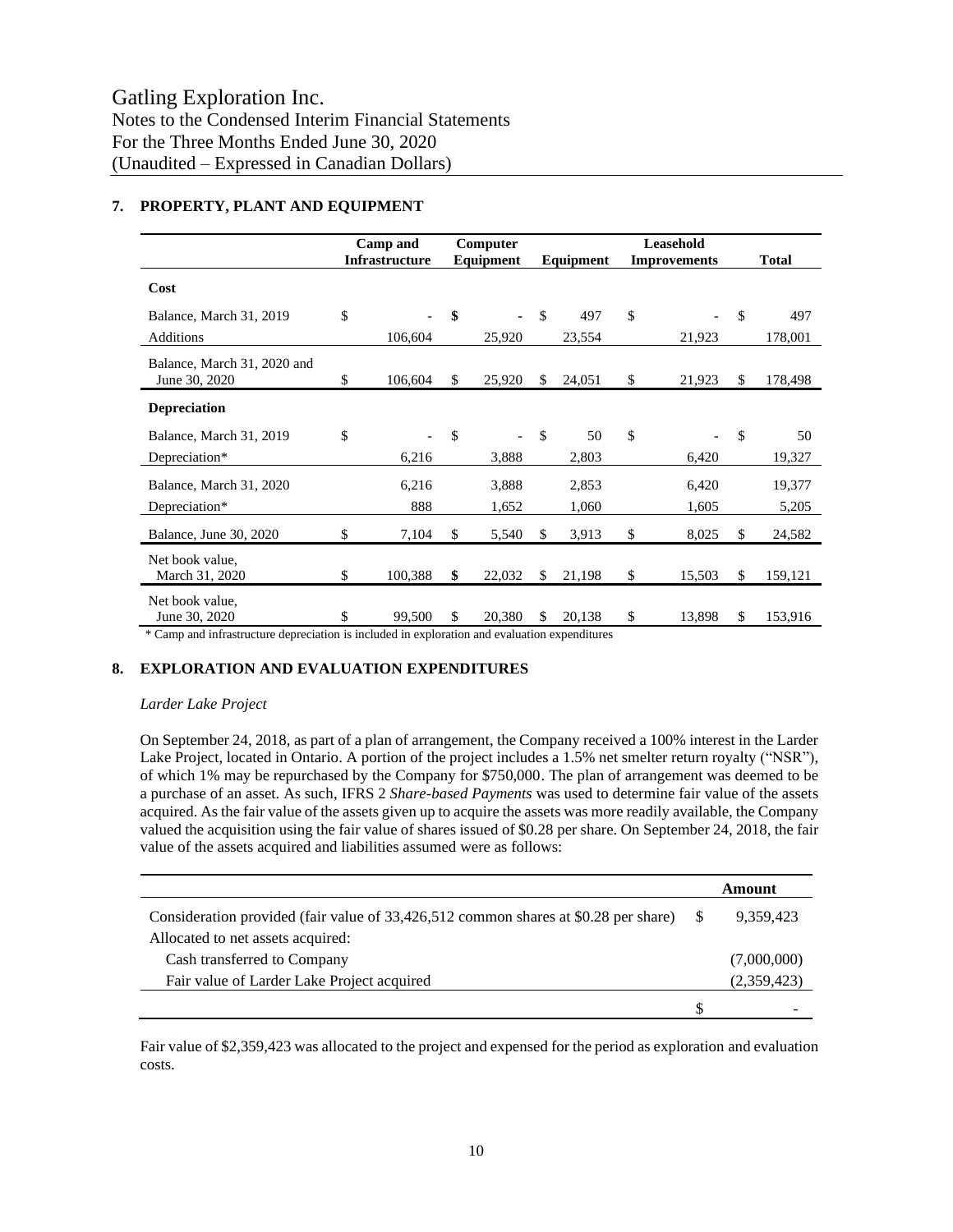#### **8. EXPLORATION AND EVALUATION EXPENDITURES** (Continued)

#### *Larder Lake Project* (continued)

On April 1, 2019, the Company entered into an assignment and assumption agreement to acquire the Kir Vit claim package in Ontario. Under the terms of the agreement, the Company took assignment of a January 2017 underlying agreement between the vendor and certain parties that originally staked the claims comprising Kir Vit (the "stakers"). In consideration of the assignment, the Company issued 1,750,000 common shares to the vendor valued at \$595,000.

On July 9, 2019, the Company exercised the option in the underlying agreement and made a cash payment of \$250,000 to the stakers. The vendor was granted a 0.5% NSR. The stakers retain a 2% NSR, of which the Company may repurchase one-half (1%) for \$1,000,000. If the Company announces a production decision, a \$4,000,000 payment is due to the vendor and a \$250,000 payment is due to the stakers.

| Three Months Ended June 30, 2020                     | <b>Larder Lake</b><br>Project |
|------------------------------------------------------|-------------------------------|
| <b>Acquisition Costs</b>                             |                               |
| Claim costs                                          | \$<br>7,185                   |
| <b>Total Acquisition Costs</b>                       | 7,185                         |
| <b>Property Exploration Costs</b>                    |                               |
| Assays and geochemistry                              | 65,410                        |
| Camp and other costs                                 | 37,470                        |
| Depreciation                                         | 888                           |
| Drilling                                             | 83,563                        |
| Geological                                           | 137,701                       |
| Geophysics                                           | 3,394                         |
| Travel and transport                                 | 44                            |
| <b>Total Exploration Costs</b>                       | 328,470                       |
| <b>Total Exploration and Evaluation Expenditures</b> | \$<br>335,655                 |

Summaries of exploration and evaluation expenditures for the three months ended June 30, 2020 and year ended March 31, 2020 are as follows: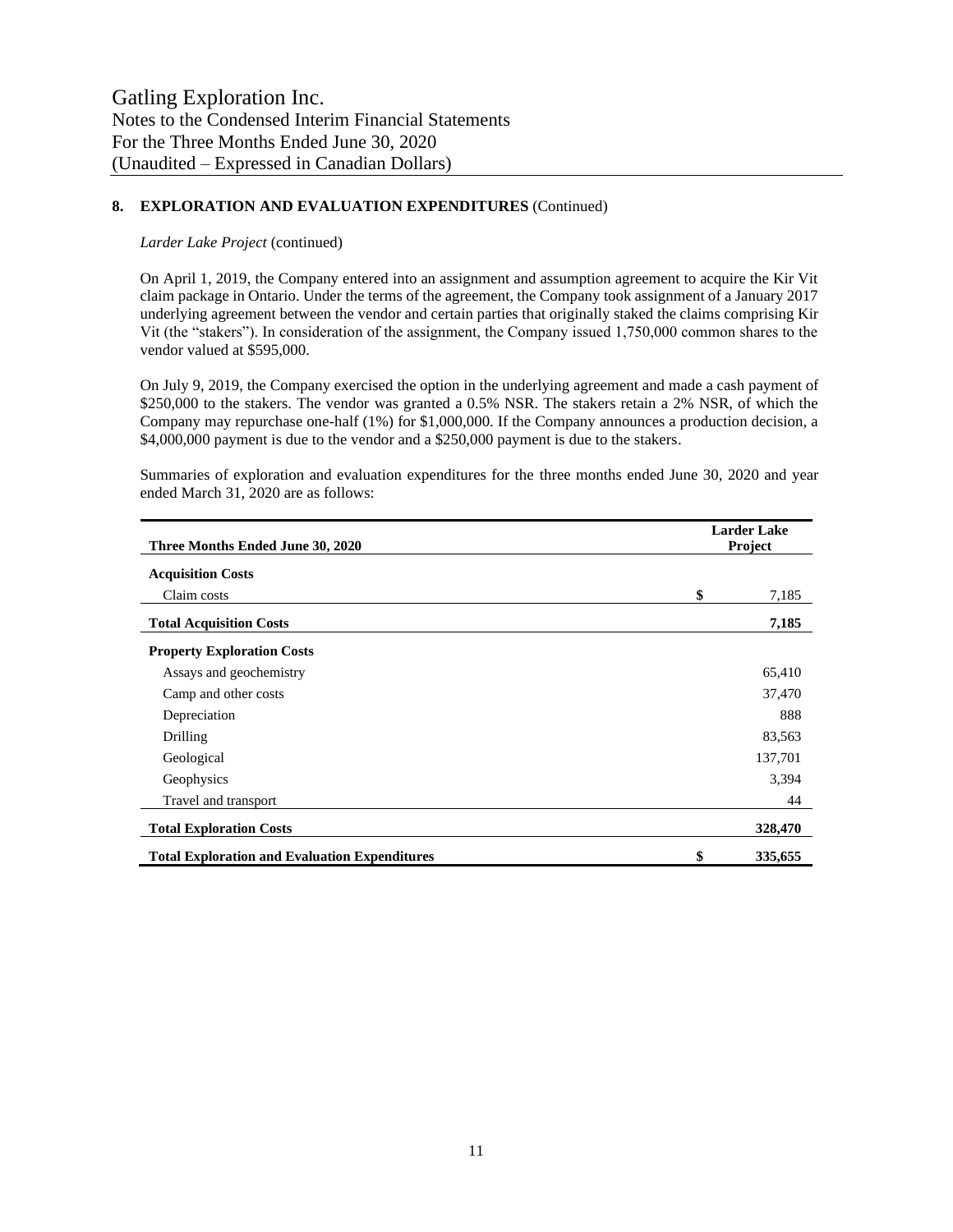### **8. EXPLORATION AND EVALUATION EXPENDITURES** (Continued)

| Year Ended March 31, 2020                                | <b>Larder Lake</b><br>Project |
|----------------------------------------------------------|-------------------------------|
| <b>Acquisition Costs</b>                                 |                               |
| Fair value of Larder Lake Project acquired               | \$<br>845,000                 |
| Claim costs                                              | 101,022                       |
| <b>Total Acquisition Costs</b>                           | 946,022                       |
| <b>Property Exploration Costs</b>                        |                               |
| Assays and geochemistry                                  | 812,462                       |
| Camp and other costs                                     | 430,497                       |
| Depreciation                                             | 6,216                         |
| Drilling                                                 | 4,302,870                     |
| Geochemical                                              | 3,205                         |
| Geological                                               | 703,850                       |
| Geophysics                                               | 64,208                        |
| Travel and transport                                     | 79,754                        |
| <b>Total Exploration Costs</b>                           | 6,403,062                     |
| <b>Total Exploration and Evaluation Expenditures</b>     | \$<br>7,349,084               |
| <b>RIGHT-OF-USE ASSET</b>                                | <b>ROU Asset</b>              |
| Cost                                                     |                               |
| Balance, April 1, 2019, March 31, 2020 and June 30, 2020 | \$<br>525,030                 |
| <b>Depreciation</b>                                      |                               |
| Balance, April 1, 2019                                   | \$                            |
| Depreciation                                             | 153,667                       |

| $D$ and $C_2$ , $D_1$ , $D_2$ , $D_3$ , $D_4$ , $D_5$ , $D_6$ , $D_7$ | $\mathbf{L}$ |         |
|-----------------------------------------------------------------------|--------------|---------|
| Depreciation                                                          |              | 153,667 |
| Balance, March 31, 2020                                               |              | 153,667 |
| Depreciation                                                          |              | 38,417  |
| Balance, June 30, 2020                                                | \$           | 192,084 |
| Net book value, March 31, 2020                                        | £.           | 371,363 |
| Net book value, June 30, 2020                                         | \$           | 332,946 |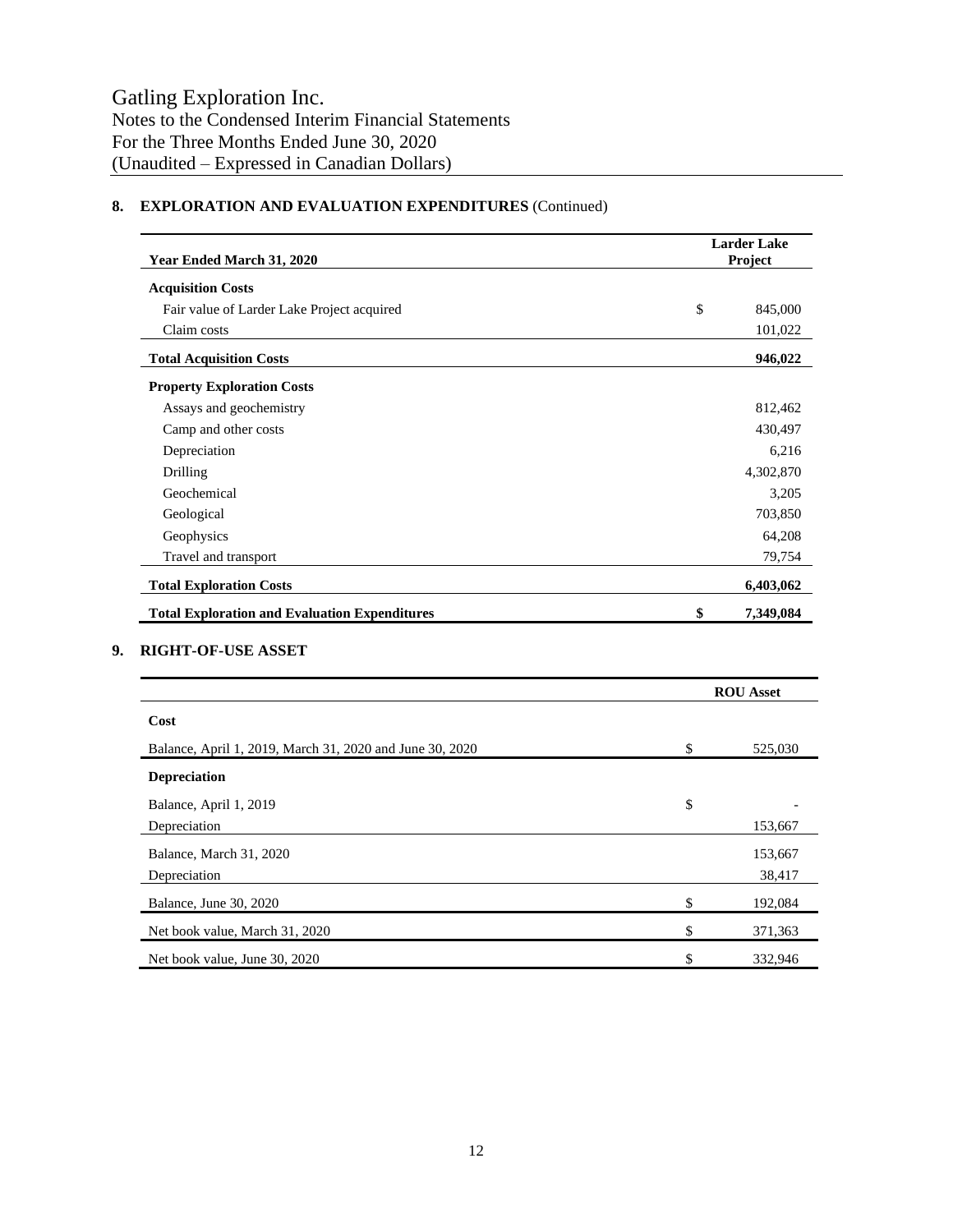#### **10. LEASE OBLIGATION**

|                              | June 30, 2020 | <b>March 31, 2020</b> |
|------------------------------|---------------|-----------------------|
| Balance, beginning of period | \$<br>398,035 | \$<br>525,030         |
| Lease interest accretion     | 11,138        | 54,422                |
| Lease payments               | (45, 826)     | (181, 417)            |
| Balance, end of period       | 363,347       | 398,035               |
| Current portion              | (152,049)     | (146, 468)            |
| Non-current portion          | \$<br>211,298 | 251,567               |

#### **11. OTHER LIABILITIES**

Other liabilities consist of the liability portion of the flow-through shares issued. The following is a continuity schedule of the liability portion of the flow-through share issuances.

|                                                                      | <b>June 30, 2020</b> |  | <b>March 31, 2020</b> |  |
|----------------------------------------------------------------------|----------------------|--|-----------------------|--|
| Balance, beginning of period                                         |                      |  | 418.533               |  |
| Settlement of flow-through share liability by incurring expenditures |                      |  | (418, 533)            |  |
| Balance, end of period                                               |                      |  |                       |  |

In November 2018, the Company issued 11,544,328 flow-through shares at a price of \$0.30 per share. The premium paid by investors was calculated as \$0.045 per share. Accordingly, \$519,495 was recorded as other liabilities.

As at June 30, 2020, the Company did not have any remaining commitment to incur exploration expenditures in relation to its November 2018 flow-through financing (March 31, 2020 - \$nil).

#### **12. RELATED PARTY TRANSACTIONS**

These amounts of key management compensation are included in the amounts shown on the condensed interim statements of comprehensive loss:

|                                                                                                                        | <b>Three Months</b><br><b>Ended</b><br><b>June 30, 2020</b> | <b>Three Months</b><br><b>Ended</b><br><b>June 30, 2019</b> |
|------------------------------------------------------------------------------------------------------------------------|-------------------------------------------------------------|-------------------------------------------------------------|
| Short-term compensation (consulting fees, exploration and<br>evaluation expenditures, management fees and professional |                                                             |                                                             |
| fees)                                                                                                                  | 195,000                                                     | 165,000                                                     |

During the three months ended June 30, 2020, short-term compensation to related parties consisted of \$52,500 (2019 - \$22,500) in consulting fees, \$75,000 (2019 - \$75,000) in exploration and evaluation expenditures, \$45,000 (2019 - \$45,000) in management fees and \$22,500 (2019 - \$22,500) in professional fees.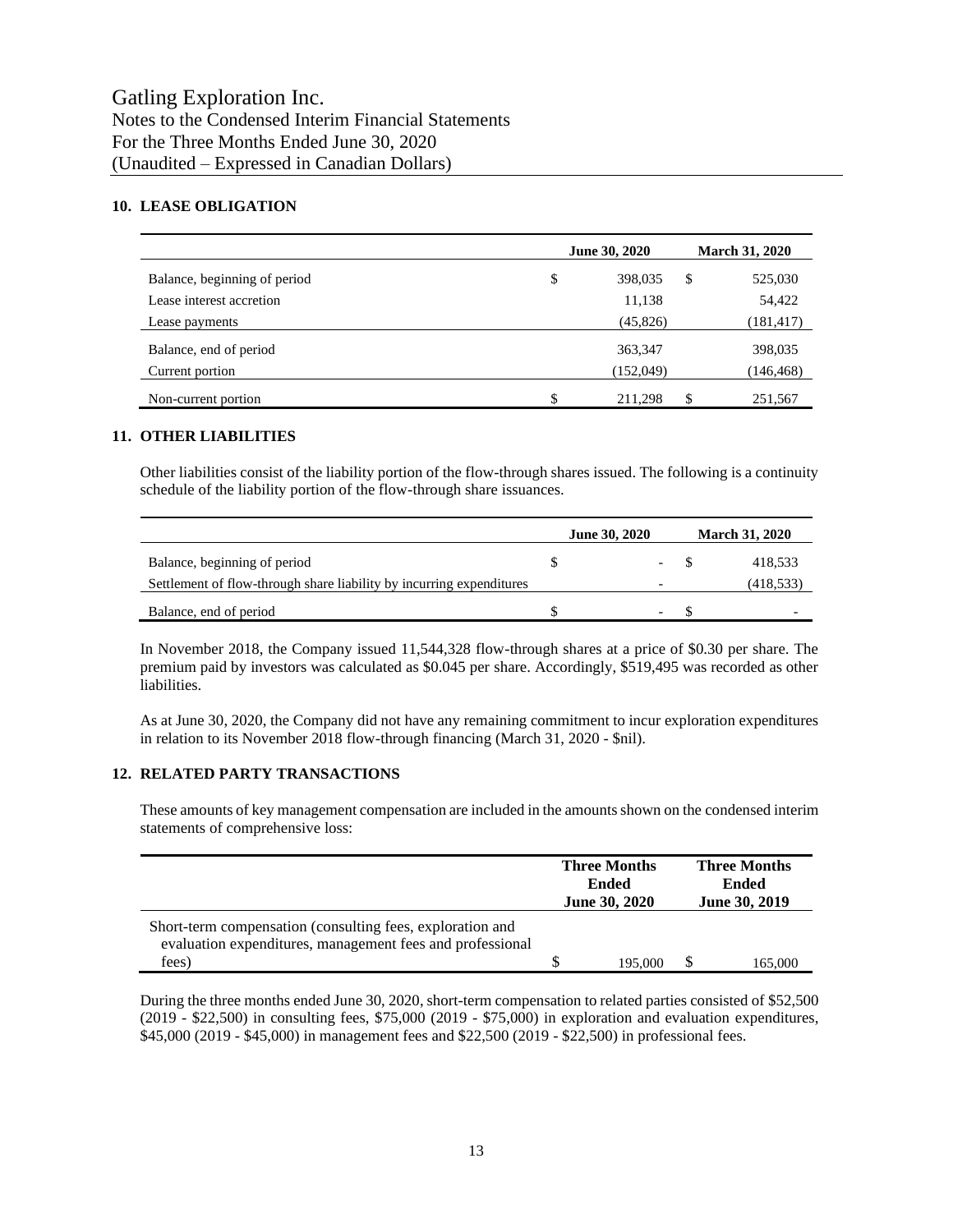#### **12. RELATED PARTY TRANSACTIONS** (Continued)

Transactions with related parties are included in the amounts shown on the condensed interim statements of comprehensive loss as follows:

|                                                                                                | <b>Three Months</b><br>Ended<br><b>June 30, 2020</b> |        | <b>Three Months</b><br>Ended<br>June 30, 2019 |        |
|------------------------------------------------------------------------------------------------|------------------------------------------------------|--------|-----------------------------------------------|--------|
| Related company controlled by officer and director<br>(consulting fees and office and general) |                                                      | 27.500 |                                               | 30,000 |
| Related companies with common officers and directors (rent<br>recovery)                        |                                                      | 39,000 |                                               | 24,000 |

As at June 30, 2020, the Company had receivables of \$4,200 (March 31, 2020 - \$15,750) related to office rent recovery from companies with common officers and directors.

As at June 30, 2020, the Company had prepaid expenses of \$155 (March 31, 2020 - \$7,500) related to exploration expenses with a company controlled by a member of key management.

As at June 30, 2020, the Company had accounts payable of \$257,875 (March 31, 2020 - \$62,500) with companies controlled by officers and directors, \$11,615 (March 31, 2020 - \$10,575) related to shared office and general expenses with a company controlled by an officer and director and \$18,900 (March 31, 2020 - \$nil) related to prepaid office rent recovery from companies with common officers and directors. The balances owing are unsecured, non-interest-bearing and have no specific terms of repayment.

#### **13. SHARE CAPITAL**

a) Authorized

Unlimited number of common voting shares without par value

b) Issued and outstanding

*During the three months ended June 30, 2020*

There were no transactions for the three months ended June 30, 2020.

*During the year ended March 31, 2020*

On April 12, 2019, the Company issued 1,750,000 common shares valued at \$595,000 for the Kir Vit claims (note 8).

During the year ended March 31, 2020, the Company issued 260,500 common shares for proceeds of \$72,705 on the exercise of 260,500 stock options. The value of the stock options of \$70,828 was transferred to share capital from share-based payments reserve upon exercise.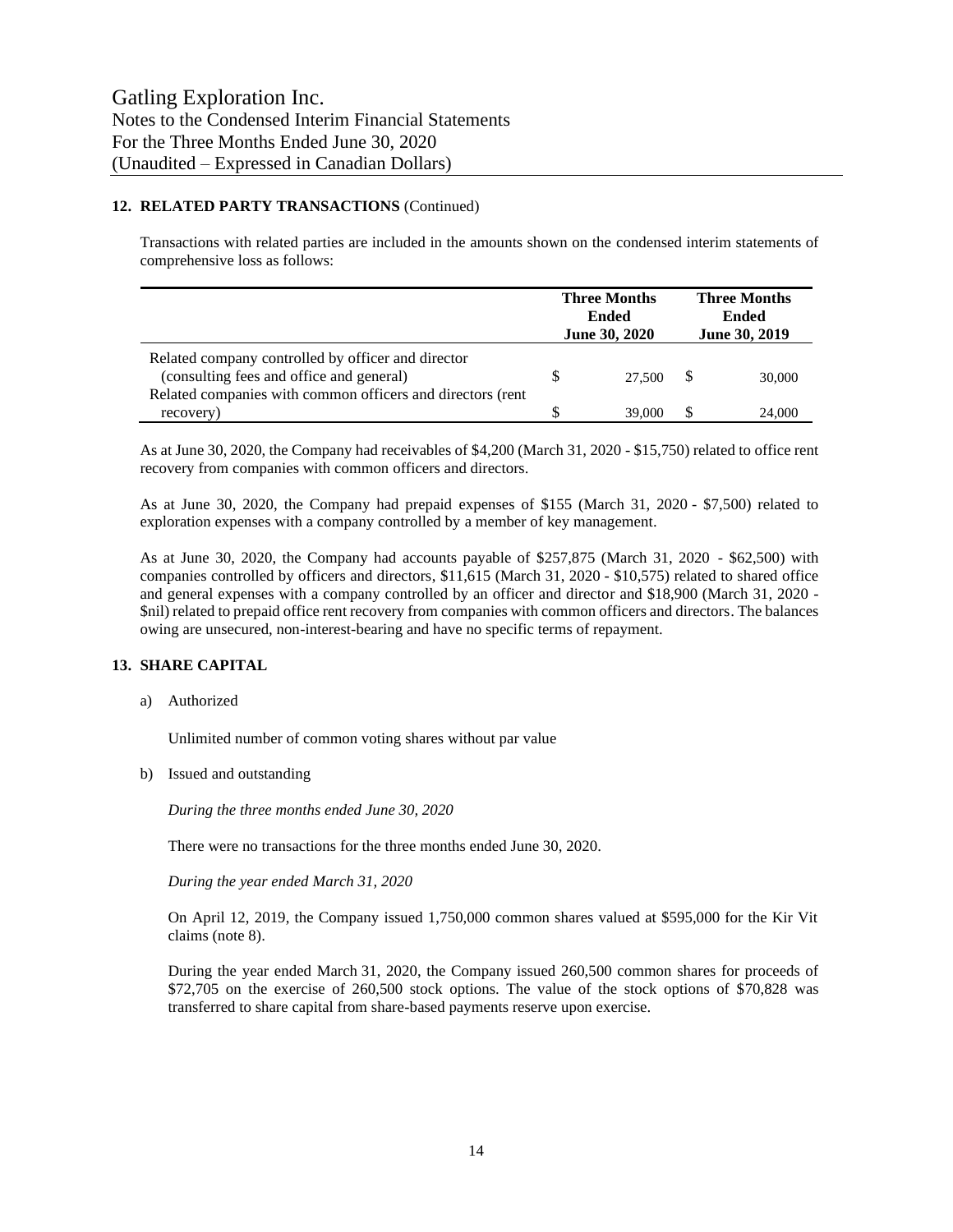#### **13. SHARE CAPITAL** (Continued)

c) Stock options

The Company has a stock option plan to grant incentive stock options to directors, officers, employees and consultants. Under the plan, the aggregate number of common shares that may be subject to option at any one time may not exceed 10% of the issued common shares of the Company as of that date, including options granted prior to the adoption of the plan. Options granted may not exceed a term of ten years, and the term will be reduced to one year following the date of death of the optionee. All options vest when granted unless they are otherwise specified by the Board of Directors or if they are granted for investor relations activities.

Options granted for investor relations activities vest over a twelve-month period with no more than 25% of the options vesting in any three-month period.

Stock option transactions and the number of stock options outstanding are summarized as follows:

|                                  | <b>Three Months Ended</b> |          | <b>Year Ended</b>     |          |  |
|----------------------------------|---------------------------|----------|-----------------------|----------|--|
|                                  | <b>June 30, 2020</b>      |          | <b>March 31, 2020</b> |          |  |
|                                  | Weighted                  |          |                       | Weighted |  |
|                                  |                           | Average  |                       | Average  |  |
|                                  | Number of                 | Exercise | Number of             | Exercise |  |
|                                  | Options                   | Price    | Options               | Price    |  |
| Outstanding, beginning of period | 4,214,500                 | \$0.27   | 4,525,000             | \$0.25   |  |
| Granted                          |                           |          | 400,000               | \$0.49   |  |
| Exercised                        | -                         |          | (260, 500)            | \$0.28   |  |
| Expired                          |                           |          | (450,000)             | \$0.24   |  |
| Outstanding, end of period       | 4,214,500                 | \$0.27   | 4,214,500             | \$0.27   |  |

The weighted average share price on the date of exercise for the year ended March 31, 2020 was \$0.52.

The following stock options were outstanding and exercisable at June 30, 2020:

| <b>Expiry Date</b> | <b>Weighted Average</b><br><b>Remaining</b><br><b>Contractual Life in</b><br><b>Years</b> | <b>Exercise</b><br>Price | <b>Outstanding</b> | <b>Exercisable</b> |
|--------------------|-------------------------------------------------------------------------------------------|--------------------------|--------------------|--------------------|
| October 15, 2021   | 1.29                                                                                      | \$0.21                   | 2,664,500          | 2,664,500          |
| February 13, 2022  | 1.62                                                                                      | \$0.33                   | 1,000,000          | 1,000,000          |
| February 27, 2022  | 1.66                                                                                      | \$0.31                   | 250,000            | 250,000            |
| August 1, 2022     | 2.09                                                                                      | \$0.39                   | 100,000            | 100,000            |
| September 16, 2022 | 2.21                                                                                      | \$0.58                   | 200,000            | 200,000            |
|                    | 1.46                                                                                      |                          | 4.214.500          | 4,214,500          |

The Company applies the fair value method using the Black-Scholes option pricing model in accounting for its stock options granted. Accordingly, no share-based payments were recognized during the three months ended June 30, 2020 (year ended March 31, 2020 - \$176,204).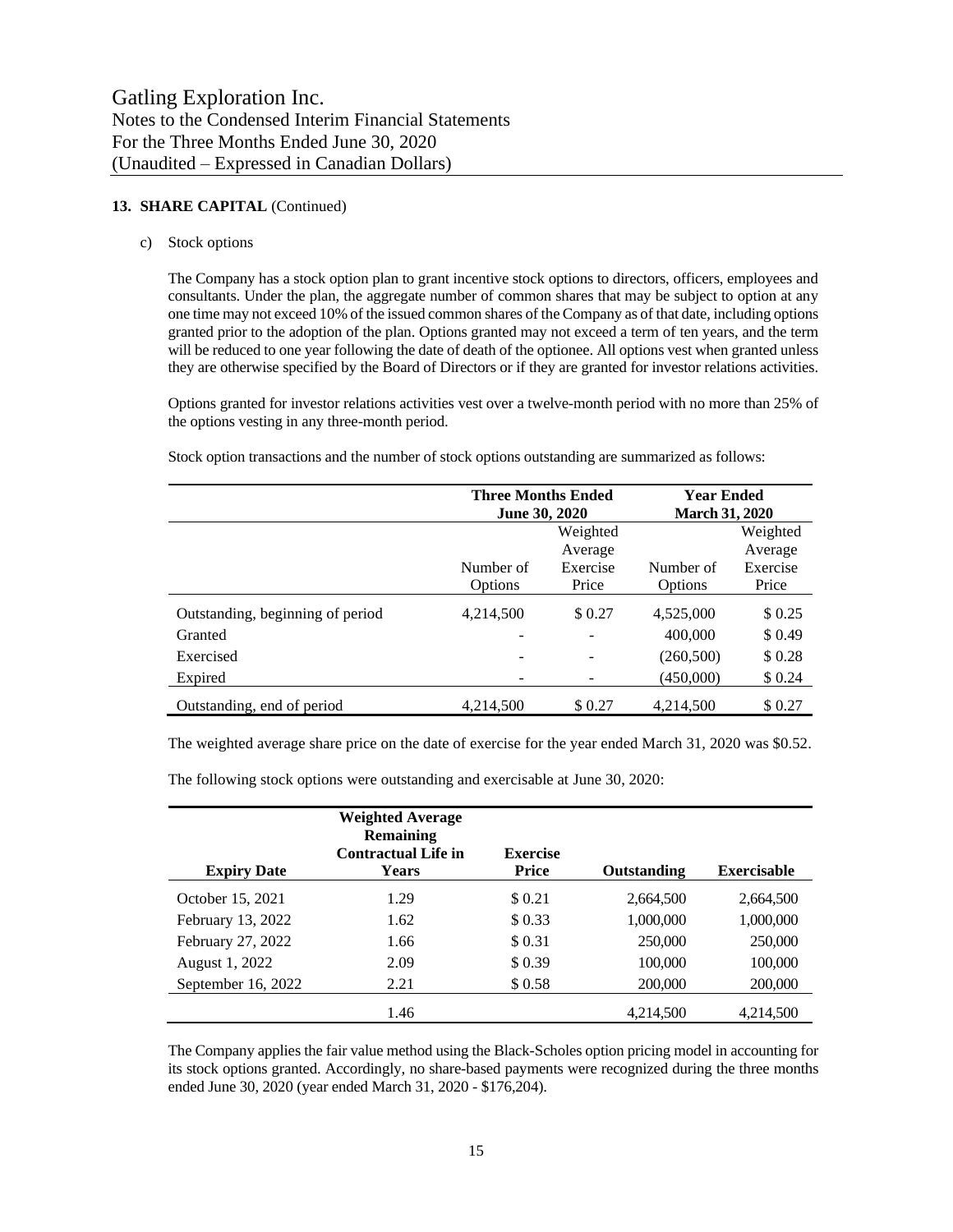#### **13. SHARE CAPITAL** (Continued)

#### c) Stock options (continued)

The fair value of each stock option granted was calculated using the following weighted average assumptions:

|                                        | <b>Three Months Ended</b><br><b>June 30, 2020</b> | <b>Year Ended</b><br><b>March 31, 2020</b> |
|----------------------------------------|---------------------------------------------------|--------------------------------------------|
| Expected life (years)                  | N/A                                               | 3.00                                       |
| Risk-free interest rate                | N/A                                               | 1.50%                                      |
| Annualized volatility                  | N/A                                               | 167%                                       |
| Dividend yield                         | N/A                                               | N/A                                        |
| Stock price at grant date              | N/A                                               | \$ 0.51                                    |
| Exercise price                         | N/A                                               | \$0.49                                     |
| Weighted average grant date fair value | N/A                                               | \$0.44                                     |

Option pricing models require the input of highly subjective assumptions regarding volatility. The Company has used historical volatility and the volatility of a comparable company to estimate the volatility of the share price.

During the three months ended June 30, 2020, the Company did not transfer any amounts (year ended March 31, 2020 - \$70,828) from the share-based payments reserve to share capital as no stock options were exercised (year ended March 31, 2020 - 260,500).

During the three months ended June 30, 2020, the Company did not transfer any amounts (year ended March 31, 2020 - \$118,505) from the share-based payments reserve to deficit as no stock options expired (year ended March 31, 2020 - 450,000).

#### **14. SEGMENTED DISCLOSURE**

The Company has one operating segment, being mineral exploration and development. All of the Company's assets are located in Canada.

#### **15. COMMITMENTS**

a) The Company has entered into agreements with officers and directors that include termination and change of control clauses. In the case of termination without cause, the officers and directors are entitled to an amount equal to a multiple (ranging from one to two times) the annual base fee payable. In the case of a change of control, the officers and directors are entitled to an amount equal to a multiple (ranging from one to three times) the sum of the annual base fee and minimum incentive fee payable. As at June 30, 2020, the total annual base fee of the officers and directors under the agreements is \$540,000 and the total annual minimum incentive fee is \$60,000.